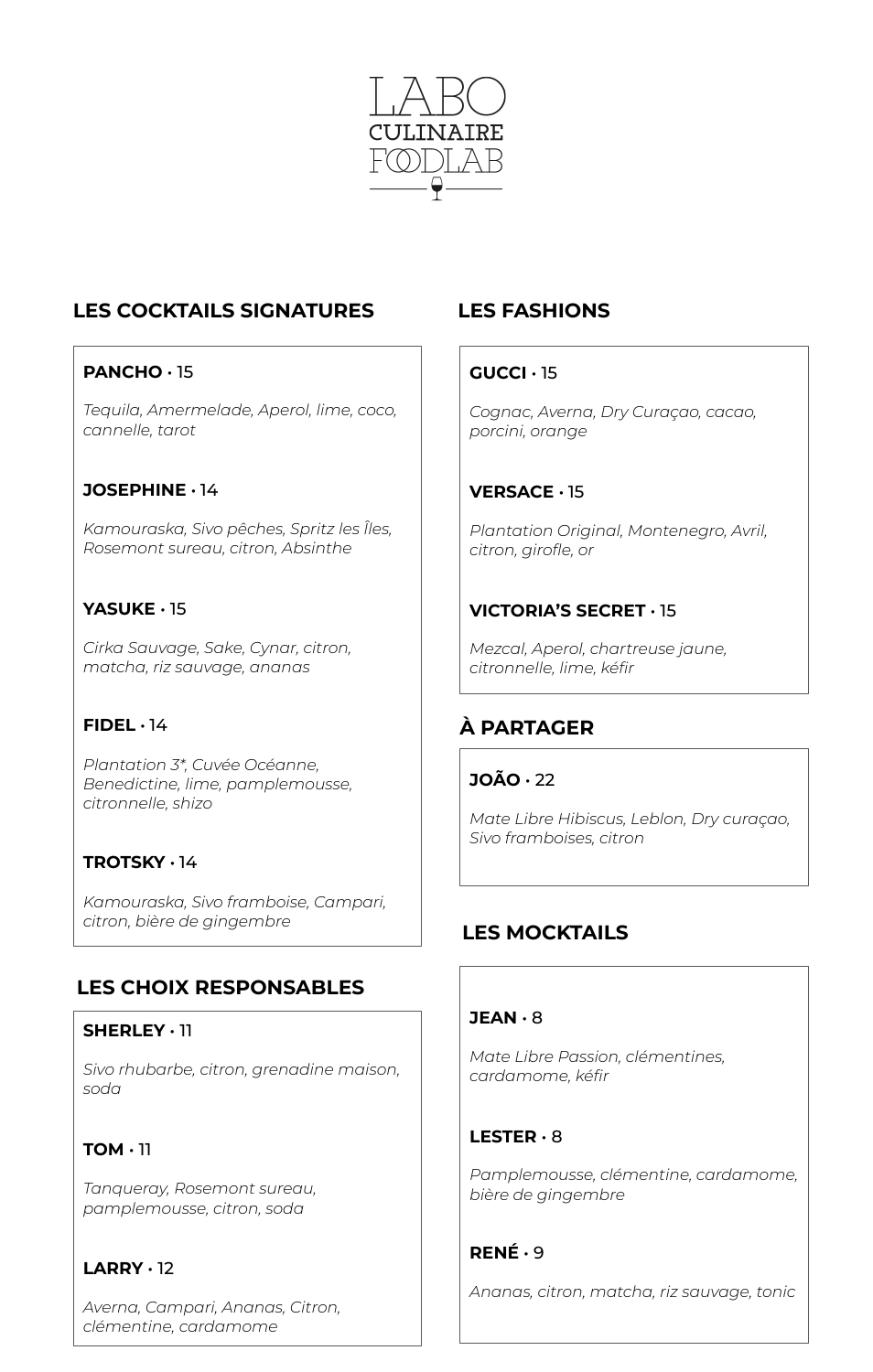### **Brasseurs RJ/McAuslan**

Brasseurs officiels de la SAT

**En fût ST-AMBROISE, NEIPA • 8 BELLE GUEULE, PILSNER • 8**

## **Canettes BIÈRE DE BLÉ À L'ABRICOT • 8** *Bière aromatisée, St-Ambroise, 473ml, 5%* **NOIRE À L'AVOINE • 8** *Stout, St-Ambroise, 473ml, 5%* **ROUSSE • 8** *Belle Gueule, 473ml, 5,2%*

 $\overline{\phantom{a}}$ 

# **LES BIÈRES**

**HERMANN PILS • 11** *Pilsner, Brasserie Dunham, 473ml, 5,2%* **IPA • 11**

*Microbrasserie Alchimiste, 473ml, 5,5%*

**ROUSSE** • 11 *Microbrasserie Alchimiste, 473ml, 5,5%*

**QUAND MÊME CLEAN** • 11 *Lager américaine, Brasserie Générale, 473ml, 4,5%*

**CYCLOPE CITRA • 11** I*PA, Brasserie Dunham, 473ML, 5,7%*

**MODERN INTERPRETATION** • 11 *NEIPA, 2 Crows, 473ml, 6,1%*

**KÖLSCH • 11** *Brasserie Shelton, 473ml, 4,7%*

**AMBURANA IMPÉRIAL** • 11 *Stout impérial, Brasserie Oshlag, 473ml, 10%*

**BLANCHE DU LABRADOR** • 11 *Blanche au thé du Labrador, Brasserie Oshlag, 473ml, 5%*

**SOVY** • 11 *Lager pâle, Brasserie Dunham, 473ml, 4%*

**DRY STOUT • 11** *Alchimiste, 473ml, 4,4%*

**ÉCOSSAISE • 11** *Alchimiste, 473ml , 5,5%*

**BÉBÉ LOUP • 11** *NEIPA, Champ Libre, 473ml, 3,5%*

**SURE AUX MANDARINES • 11** Bière sûre au fruit, Brasserie Shelton, 473ml, 3,5%

**SURE AUX FRAMBOISES • 11** Bière sûre et fruitée, Brasserie Shelton, 473ml, 3,5%

**GOSE À L'ORANGE SANGUINE ET CITRON MEYER • 11** Gose fruitée, Brasserie Shelton, 473ml, 5%

**AMERICAN PALE ALE • 11** *American Pale Ale, Brasserie Dunham, 473ml, 5.5%*

**WOW •** 11 *Bière sans alcool, Brasserie Bazaar, 473 ml, 0,5%*

**SURE FRAMBOISE** • 11 *Bière sans alcool, 473 ml, 0,5%*

 $B$ ière sans alcool, 473 ml, 0,5% **IPA DOUCE** • 11

# **LES CIDRES**

**KLAUS** • 8 *Cidre bouché, Cidrerie Alma, 355ml, 6,4%*

**WILLIAM** • 32 *Cidre pétillant sur lies, Clos Saragnat, 750ml, 7%*

**APPLES & PEARS 2019** • 34 *Cidre pétillant, Nibiru, 750ml, 7,5%*

**LO QUE SEA** • 35 *Fruit Nat, L'Entremetteuse & Alai Cider, 750ml, 7,9 %*

**MÉMOIRE 2020** • 35 *Pétillant naturel, Cidrerie Le Somnambule, 750ml, 6,5%*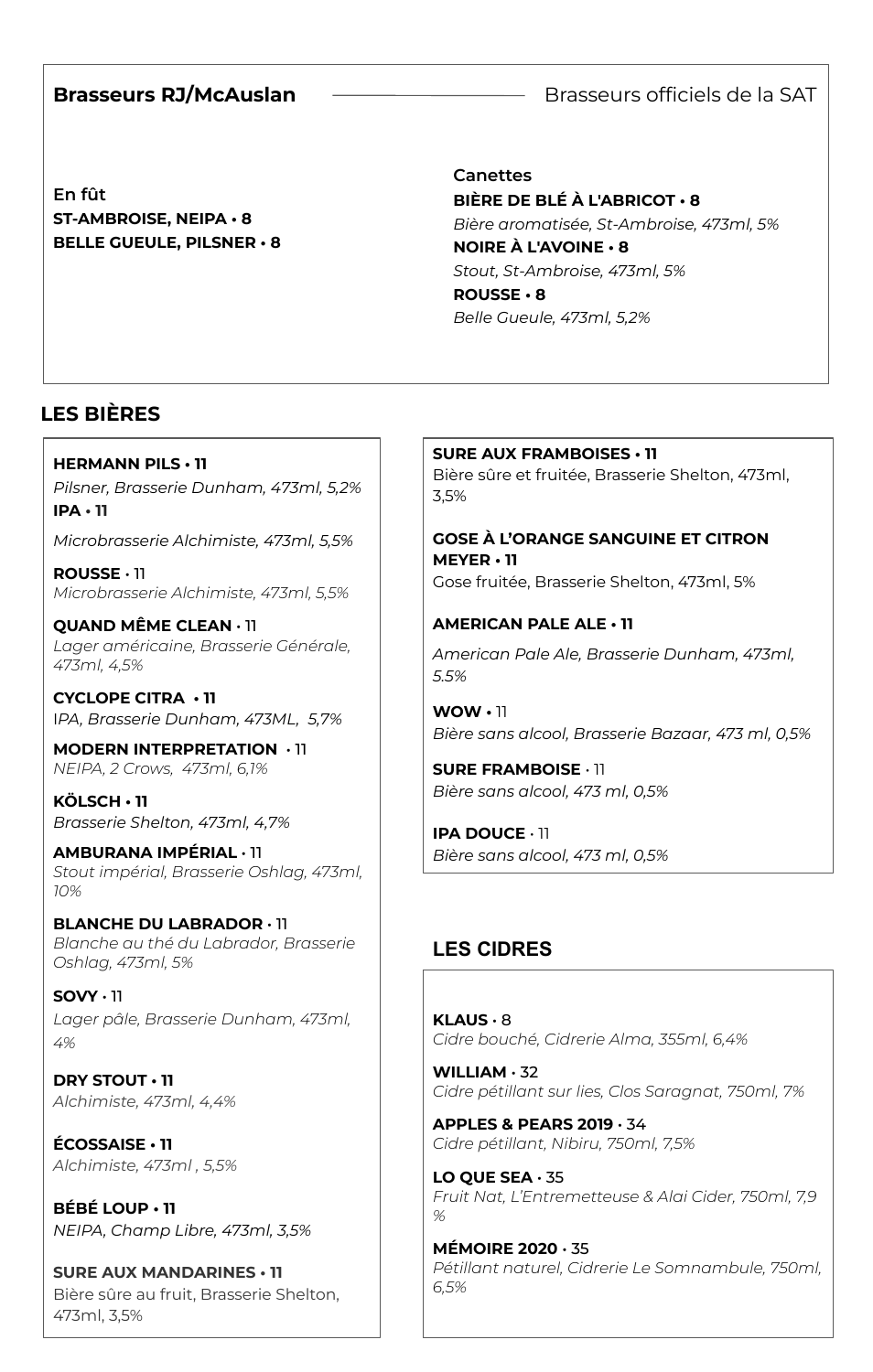### **VIN AUX VERRES**

BULLES ITALIE, **CATTABREGA 2020**, PODERE SOTTOILNOCE • 12 *LAMBRUSCO GRASPAROSSA, TREBBIANO MODENESE* ROSÉS GRÈCE, **OREADS 2020**, PAPRAS• 10 *MUSCAT NOIR DE TYRNAVOS* MACÉRATIONS LIBAN, **PHOENIX SKIN CONTACT 2020**, MERSEL WINE • 11 *MERWAH* ESPAGNE, **NINJA DE LAS UVAS 2020**, BODEGAS DEL ROSARIO • 13 *MACABEO* **BLANCS** ITALIE, **BIANCO POP 2020**, TENUTA L'ARMONIA • 12 *DURELLA, GARGANEGA, INCROCIO MANZONI, PINOT BLANC* FRANCE, **À LA FRAÎCHE 2020,** SYLVAIN BOCK • 12 *CHARDONNAY, SAUVIGNON BLANC* FRANCE, **KRITT PINOT BLANC 2019**, MARC KREYDENWEISS • 13 *PINOT BLANC* ROUGES FRANCE, **CHOULOUR 2019**, L'EAU DU NÉNUPHAR • 12 *CARIGNAN, AMARON* FRANCE, **COLINE 2020**, DOMAINE DE LA SARAZINIÈRE • 12 *GAMAY* ESPAGNE, **NINJA DE LAS UVAS 2020**, BODEGAS DEL ROSARIO • 13 *GRENACHE*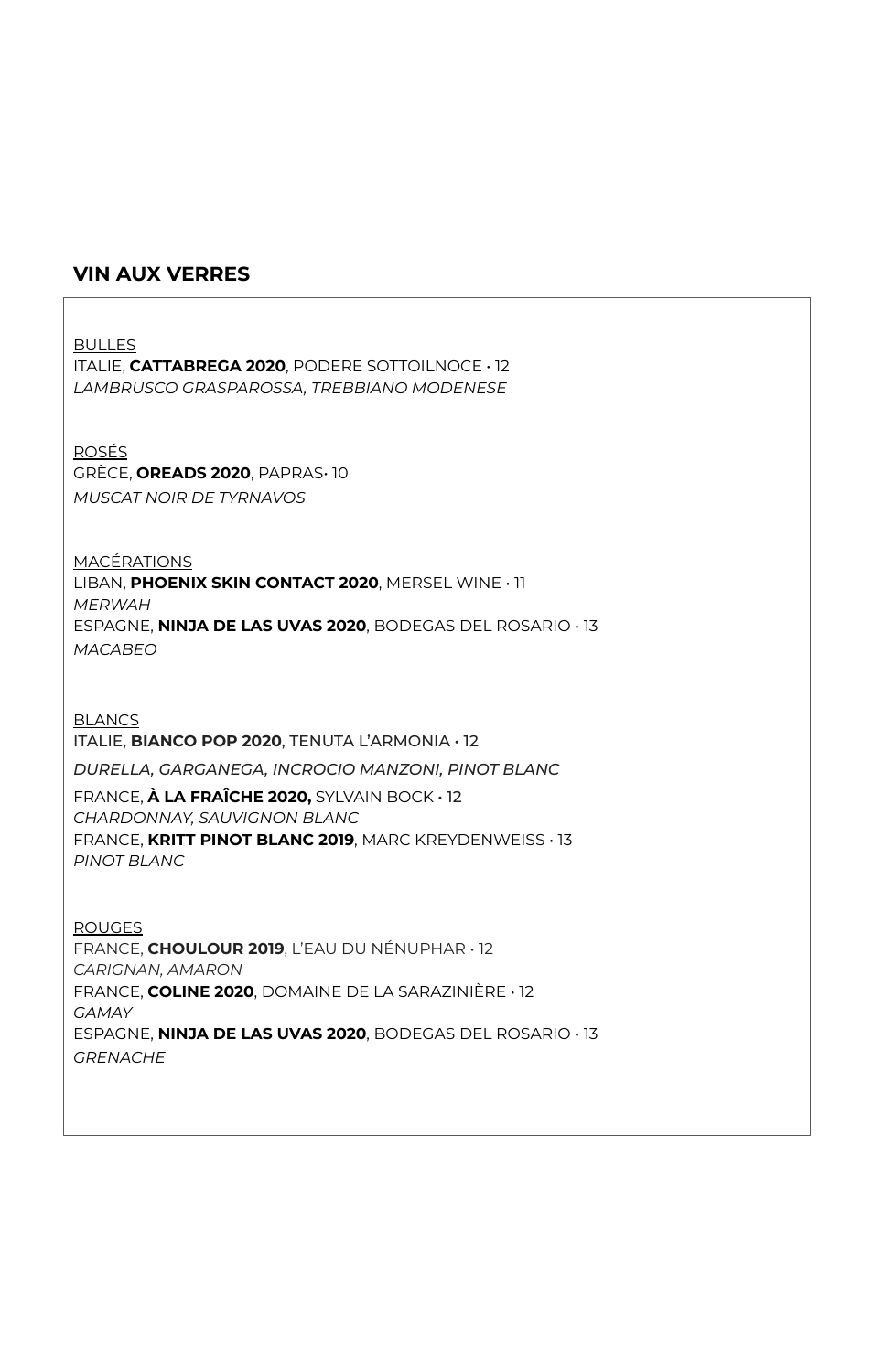## **LES ORPHELINES**

## ROSÉ

ALLEMAGNE, **LA GAMBA 2020**, STEFAN VETTER • 60 *MÜLLER-THURGAU, BLAUER PORTUGIESE*

**MACÉRATION** 

SLOVÉNIE, **REBULA 2015**, MARKO REJA • 73

*REBULA*

CANADA, **FLUX CAPACITOR 2018**, ECHO BAY VINEYARD • 75

*PINOT BLANC, ROUSSANNE, MUSCAT*

SLOVÉNIE, **STARMAN 2019**, GÖNC WINES • 81

*RIESLING, CHARDONNAY*

FRANCE, **13EME HEURE 2018**, MARC PESNOT • 105 *MELON DE BOURGOGNE*

ROUGES FRANCE, **FRANC DE PIED 2017**, CATHERINE ET PIERRE BRETON • 80 *CABERNET FRANC* ITALIE, **SÖL VALTELLINA SUPERIORE 2018**, BARBACÀN • 93 *NEBBIOLO* AUTRICHE, **PINOT NOIR 2018**, CLAUS PREISINGER • 117 *PINOT NOIR*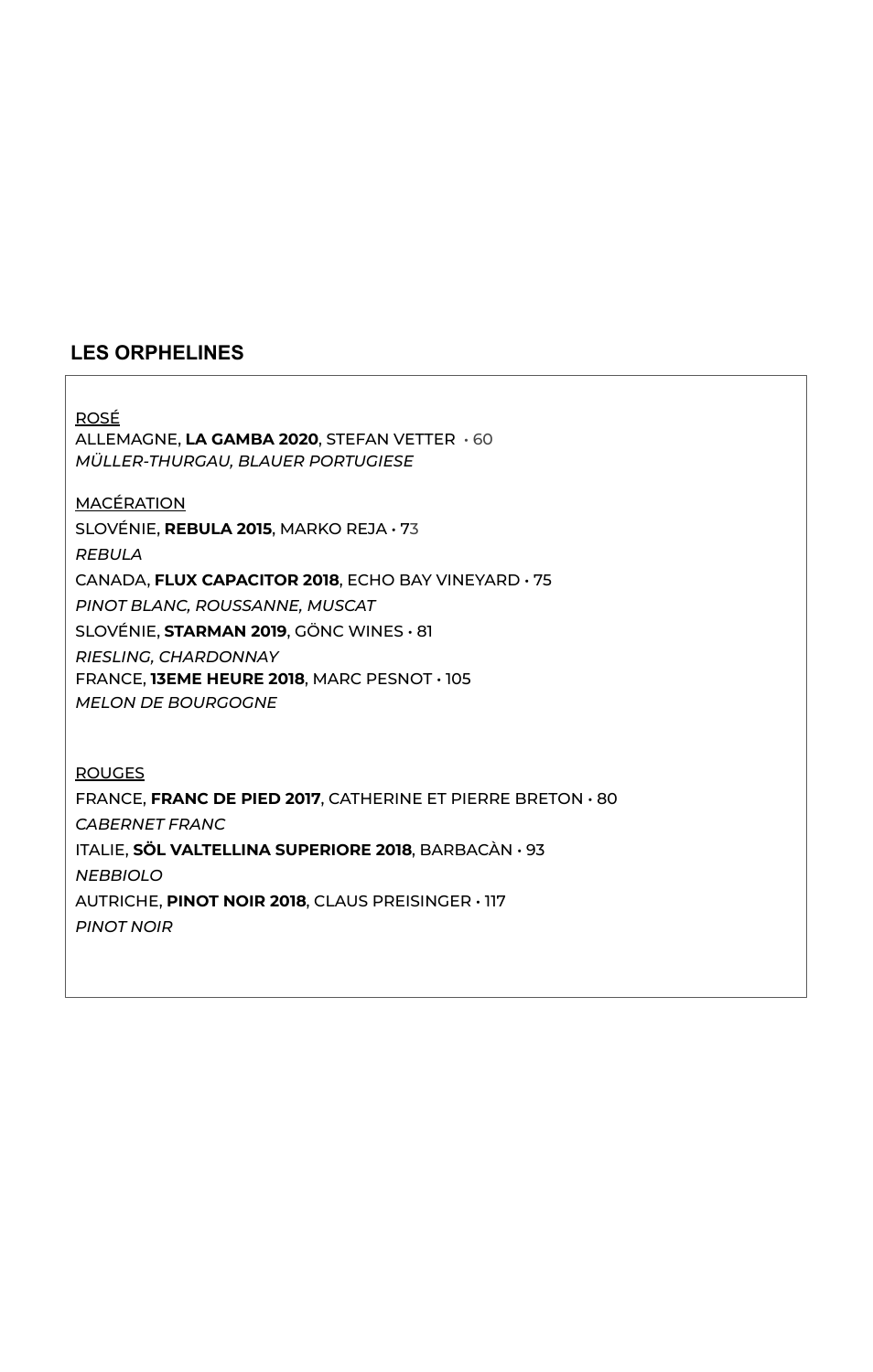## **LES BULLES**

ESPAGNE, **LA TRAVIESA BURBUJAS**, BODEGAS BARRANCO OSCURO • 56 *VIRGIERA* LIBAN, **LEBNAT ROSÉ**, MERSEL WINE • 57 *SANGIOVESE, MERWAH* FRANCE, **L'APESANTEUR ROSÉ** , LES TERRES PROMISES • 60 *GRENACHE, CARIGNAN, CINSAULT* ITALIE, **CATTABREGA 2020**, PODERE SOTTOILNOCE • 61 *LAMBRUSCO GRASPAROSSA, TREBBIANO MODENESE I*TALIE, **SALDALAMA 2020**, PODERE SOTTOILNOCE • 61 *LAMBRUSCO GRASPAROSSA, TREBBIANO MODENESE* ITALIE, **CINCIALLEGRA 2018**, IL ROCCOLO • 66 *GARGANEGA, TREBBIANO* FRANCE, **MOUSSAMOUSSETTES 2020**, DOMAINE MOSSE • 66 *GROLLEAU, PINEAU D'AUNIS* ITALIE, **VALTIBERIA 2020**, PODERE SOTTOILNOCE • 67 *TREBBIANO DI SPAGNA* SLOVÉNIE, **OFFSHOOT ZWEIGELT 2019**, HEAPS GOOD WINE CO • 70 *ZWEIGELT* JAPON, **DELA FRESCA FRIZZANTE 2019**, GRAPE REPUBLIC • 71 *DELAWARE* AUTRICHE, **KALKREICH**, CHRISTOPH HOCH • 90 *PINOT BLANC*

## **LES ROSÉS**

GRÈCE, **OREADS 2020**, PAPRAS• 52 *MUSCAT NOIR DE TYRNAVOS* ITALIE, **BRUTTO ANATROCCOLO 2020**, IL TORCHIO • 56 *SANGIOVESE, MERLOT, VERMENTINO NERO, SYRAH* GRÈCE, **TERRA ROZA**, GARALIS • 56 *MUSCAT D'ALEXANDRIE, LIMNIO* AFRIQUE DU SUD, **FORCE CÉLESTE 2020**, MOTHER ROCK • 60 *CINSAULT* AUTRICHE, **ROZSA 2020**, KOPPITSCH • 63 *ROTBURGER, BLAUFRÄNKISCH, ST LAURENT, PINOT NOIR, SYRAH* ITALIE, **MADDA NERELLO MASCALESE 2020**, FLAVIA REBELLIOUS WINE (1L) *•* 64 *NERELLO MASCALESE* FRANCE, **LA PEAU DE L'OURS 2020**, DOMAINE DE LA MARINIÈRE • 64 *CABERNET FRANC* ITALIE, **ROSATO 2019**, BARBACÀN • 76 *CHIAVENNASCA* HOLLANDE, **WILDE ROSÉ 2020**, DASSEMUS • 79 *CABERNET JURA, CABERNET CANTOR*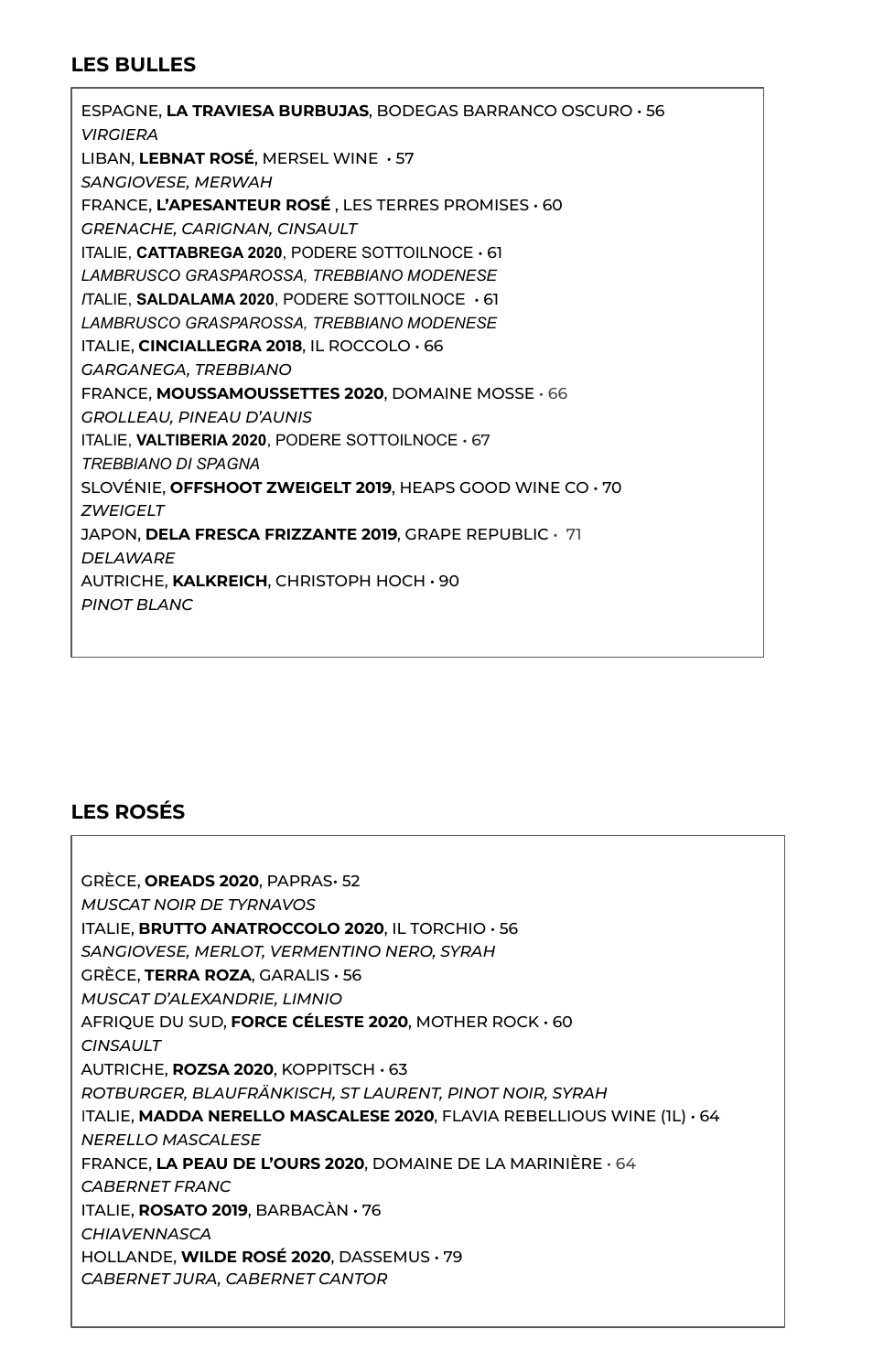# **MACÉRATIONS**

LIBAN, **PHOENIX SKIN CONTACT 2020**, MERSEL WINE • 56 *MERWAH* ITALIE, **ESOTICO 2020**, SASSARA VINI • 63 *TREBBIANO, FERNANDA, FRIULANO* TURQUIE, **NARINCE ORANGE 2019**, CHAMLIJA • 63 *NARINCE, ALBARINO* ALSACE, **ZEGWUR 2020**, DURRMANN • 64 *GEWURZTRAMINER* HOLLANDE, **CECI N'EST PAS UN ORANGE 2020**, DASSEMUS • 65 *SOLARIS, SOUVIGNER GRIS* ESPAGNE, **NINJA DE LAS UVAS 2020**, BODEGAS DEL ROSARIO • 65 *MACABEO* ITALIE, **CHIAROFIORE 2015**, DOMAINE TUNIA • 69 *TREBBIANO, VERMENTINO* AUTRICHE, AUTRICHE, **MADO 2020**, KOPPITSCH (1L) • 70 *SAUVIGNON BLANC, CHARDONNAY, ZWEIGELT* AUTRICHE, **ROCKET 2019**, KOPPITSCH (1L) • 70 *GEMISCHTER-SATZ, CHARDONNAY* ESPAGNE, **MUSCAT 2020**, LA METAMORPHIKA • 70 *MUSCAT* ITALIE, **STRALUNATO 2019**, IL TORCHIO • 72 *VERMENTINO, MUSCAT, SAUVIGNON* CALIFORNIE, **CHARDONNAY 2020**, DEUX PUNX • 74 *CHARDONNAY* ITALIE, **KISS KISS BANG BANG**, PODERE ANIMA MUNDI • 76 *SAUVIGNON BLANC* ALSACE, **ROT-MURLÉ 2018**, PIERRE FRICK • 77 *RIESLING* FRANCE, **L'ORANGE GAULOIS 2020**, DOMAINE BOHN • 79 *GEWÜRZTRAMINER* GRÈCE, **A-GRAFO RODITIS 2019**, KONTOZISIS ORGANIC VINEYARDS • 84 *RODITIS* FRANCE, **GW INSPIRATION**, SONS OF WINE • 86 *PINOT GRIS, GEWÜRZTRAMINER*

# **GRANDS FORMATS**

FRANCE, **SUPERNOVA 2017**, DANJOU-BANESSY • 92 *MUSCAT D'ALEXANDRIE* ITALIE, **ROSSO VASCA 2**, PODERI CELLARIO (2L) • 96 *DOLCETTO, FREISA, SANGIOVESE, TINTO IVA* FRANCE, **SUR LE FIL 2021,** SARL FRANCE GONZALVEZ • 98 *GAMAY* FRANCE, **KRITT PINOT BLANC 2019,** MARC KREYDENWEISS • 98 *PINOT BLANC* FRANCE, **LA ROCHE BÉZIGON 2018**, J.C. GARNIER • 99 *CHENIN BLANC* ITALIE, **CATAVELA 2019**, GIULIO ARMANI • 99 MARSANNE, MALVASIA ITALIE, **RIO DEGLI SGOCCIOLI 2018**, CINQUE CAMPI • 105 *SPERGOLA* FRANCE, **LE CISTE 2017**, DOMAINE LAGUERRE • 112 *ROUSSANNE, MARSANNE, GRENACHE BLANC, MACABEO, ROLLE*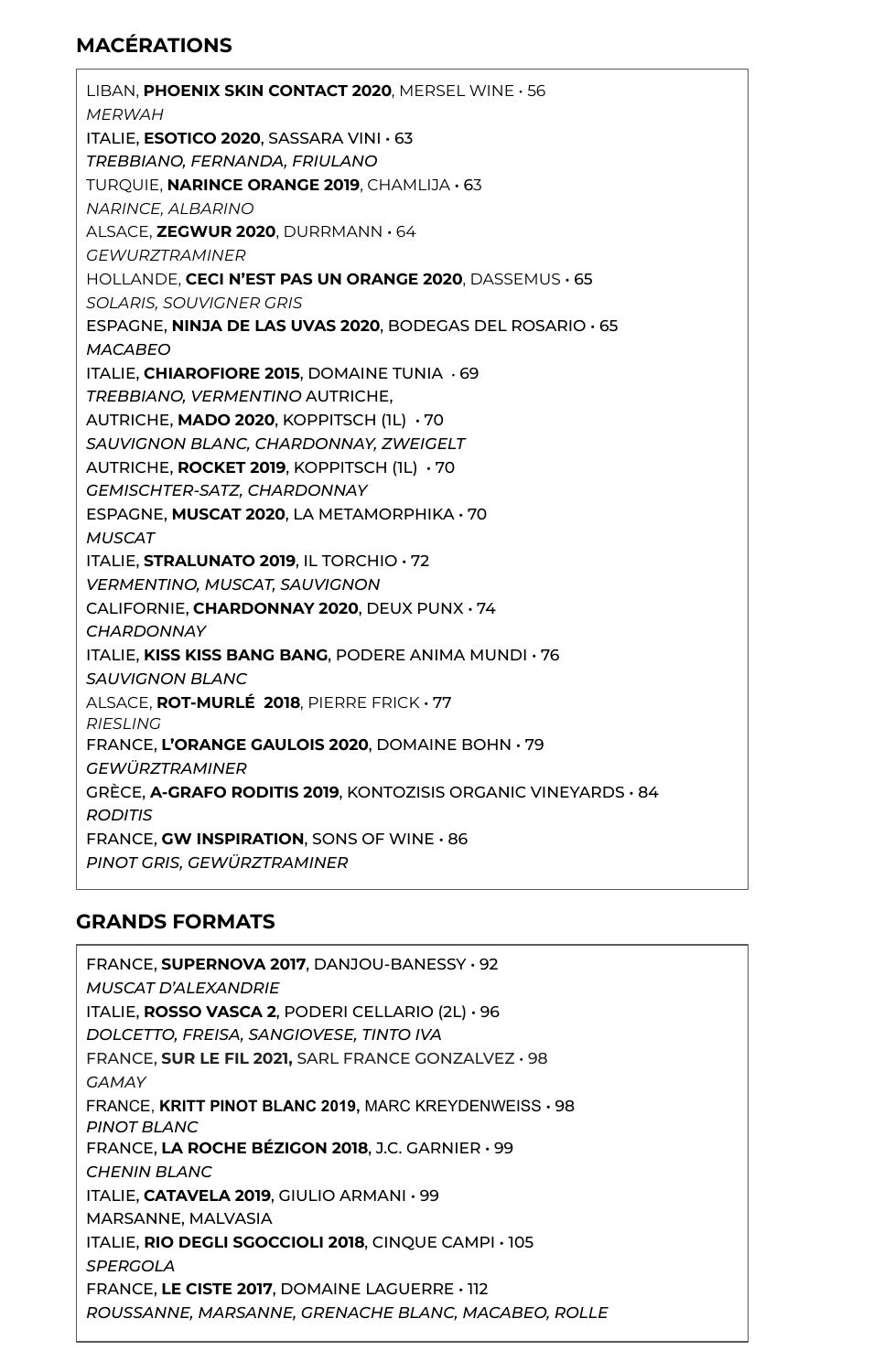## **LES BLANCS**

AFRIQUE DU SUD, **FORCE CELESTE,** MOTHER ROCK • 55 *SÉMILLON* ALLEMAGNE, **WILDER SATZ 2020**, BRAND BROS • 58 *MÜLLER-THURGAU, CHARDONNAY, SYLVANER* ITALIE, **RIESLING 2019**, CASCINA CORTE - 62 *RIESLING* FRANCE, **À LA FRAÎCHE 2020,** SYLVAIN BOCK • 62 *CHARDONNAY, SAUVIGNON BLANC* ITALIE, **BIANCO POP 2020**, TENUTA L'ARMONIA • 62 *DURELLA, GARGANEGA, INCROCIO MANZONI, PINOT BLANC* ŠTAJERSKA, **TURBO ŠMARNICA INJECTION 2020**, GÖNC WINES • 66 *ŠMARNICA* AFRIQUE DU SUD, **WHITE BLEND,** MOTHER ROCK • 66 *CHENIN BLANC, VIOGNIER, GRENACHE BLANC, SÉMILLON* FRANCE, **LE SCHLOUK 2018**, DOMAINE GESCHICKT • 70 *GEWURZTRAMINER, RIESLING* JAPON, **BIANCO 2019**, GRAPE REPUBLIC • 72 *DELAWARE, STEUBEN, KOSHU* JURA, **MUSICIENNE 2017**, LE CLOS DES GRIVES • 72 *CHARDONNAY* JAPON, **AMPHORA BIANCO**, GRAPE REPUBLIC • 73 *NEO MUSCAT, NIAGARA, PINOT GRIS* PORTUGAL, **PIRATA DA VIÚVA 2019**, ADEGA VIÚVA GOMES • 75 *MALVASIA* FRANCE, **VICTOIRE 2018**, NICOLAS REAU • 76 *CHENIN BLANC*  SLOVÉNIE*,* **VELTIN 2018***,* STREKOV 1075 • 78 GRÜNER VELTLINER STYRIE, **GRAF MORILLON 2012**, SEPP MUSTER • 91 *MORILLON*